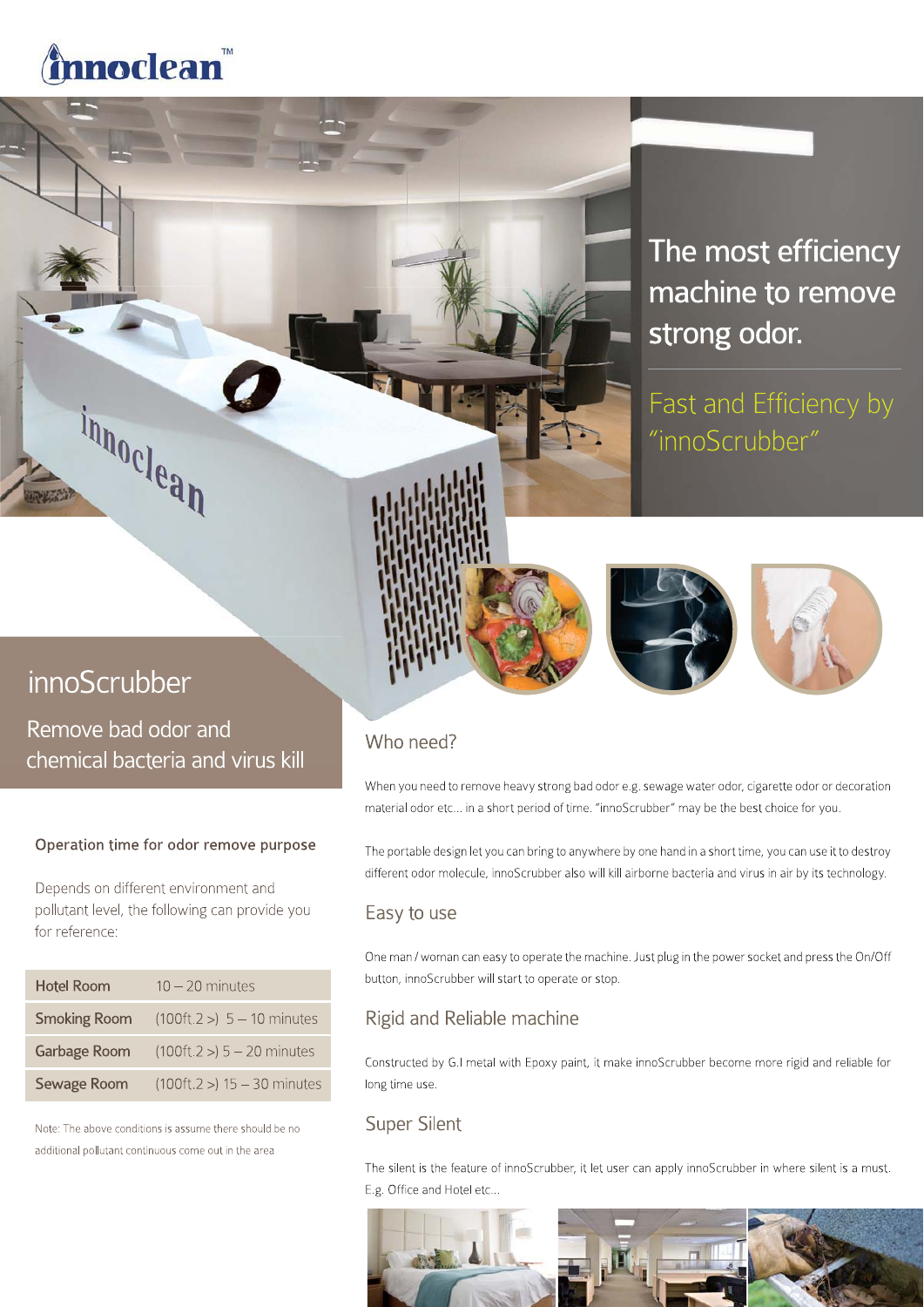# innoScrubber

Remove bad odor and Chemical bacteria and virus kill **wave** 

# Technology





innoScrubber - DECOMPOSE, DESTROY and PURIFY contaminants and will lower the bacteria count in a room more than would be obtained by ventilating the room at the rate of 100 air changes per hour. A normally ventilating house has 1 to 3 air changes per hour.

# innoScrubber Process

**ACTIVATION PHASE**  $O2 + UV(V) > O^* + O^*$ 

Energetic Ultraviolet Photons (170nm - 200nm) are emitted from a high intensity source that will break some Oxygen Molecules into Activated Mono-atomic Oxygen. The quantum yield or the efficiency of this action is a function of the wavelength and intensity of the source.

# **REACTION PHASE**  $O^* + P > PO$

Activated Oxygen Atoms are then mixed with air stream to be treated and these atoms react with any carbon-hydrogen & sulphur based chemical compounds, degrading them by successive oxidation to odorless and inoffensive by-products. If the airborne contaminants are outnumbered by the activated oxygen atoms, ozone will be formed as a by-product, a consequence of the further oxidation of regular molecular oxygen.

## Conclusion:

Process designation: PHOTO-OXIDATION

Working media: Vacuum Ultraviolet sources (UVV) A/. UVV photons (180nm) break-up oxygen molecules into atomic oxygen.

B/. Atomic oxygen reacts with water vapor to form hydroxyl radicals.

C/. Hydroxyl radicals destroy chemical contaminants by oxidation.

## NEUTRALIZATION AND GERMICIDAL PHASE  $O3 + UV(C)O2 + O:O + O > O2$

Lower intensity Ultraviolet (220nm - 288nm) is used to neutralize the excess ozone generated in the Reaction Phase, by decomposing the excess ozone into regular oxygen molecules. This Ultraviolet wavelength of 254mm chosen for the Neutralization and Germicidal Phase is well known for its very high germicidal performance.

The germicidal effect of sunlight was first discovered in England in 1877 by Downes & Blunt. Since their pioneer work, the effect of UV radiation on bacteria has been studied in detail and the relation between lethal action and wavelength was well known. The relationship between the germicidal effect and wavelength has a maximum effectiveness at 260nm and falls to practically 0 at 320nm. In a general way, this relationship is similar to the absorption curve for a nucleic acid (DNA), the basis of living organisms. Within the limits of experimental accuracy, the lethal action appears to be independent of the nature of the bacteria.

Since 90% of the energy spectrum emitted by the innoScrubber Germicidal UV Source is concentrated at 253.7nm by the use of low-pressure mercury vapor lamp, the Germicidal Relative Effectiveness is close to 100%.

# Conclusion:

Process designation: DNA sterilization

Working media: C-range Ultraviolet source (UVC at 254nm)

A/. The DNA of any living organisms is destroyed by exposure to UVC.

B/. Destruction of DNA prevents reproduction of the organism.

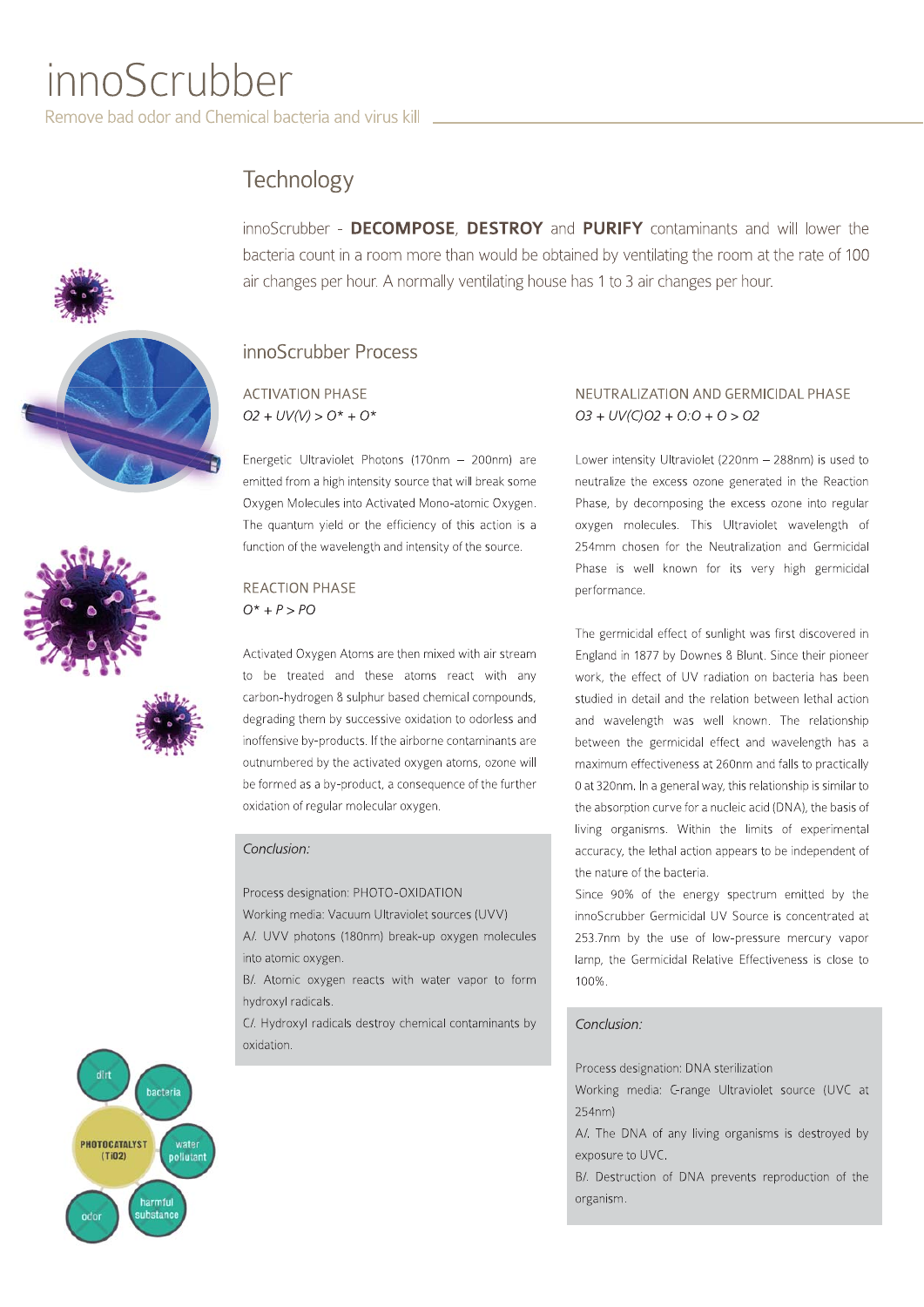### PHOTO CATALYTIC OXIDZTION (PCO)

The key to PCO is the photocatalyst. A photocatalyst is a chemical compound e.g. TiO2 Titanium Oxide that becomes highly reactive when exposed to various wavelengths of UV light. In the presence of organic pollutants, such as hydrocarbons, chlorinated solvents, alcohol, ketones and aromatics compounds, the active photocatalyst attacks the pollutants' chemical bonds, converting the toxic compounds into benign constituents, such as water and carbon dioxide. Photocatalytic systems have the ability to convert toxic carbon monoxide, at room temperature, to non-harmful carbon dioxide. This is a major development because carbon monoxide often is a cause of sick-building syndrome and it cannot be removed from the air with any type of absorption media.

### PLASMA ION GENERATION

lons exist in nature in various sizes. Small ions only last between 30 and 300 seconds, but they are very active. Small ion levels range from 900 to 1,100 negative ions and 1,000 to 1,200 positive ions per cubic centimeter (ions/cm3) in an ideal "fresh air" environment, like at the top of a mountain. At sea level we typically experience 500 negative and 600 positive ions. In cities and inside buildings the ion levels drop by 80% to 95% and are sometimes barely detectable in small spaces. As the ion count decreases, so does the air quality. By increasing the quantity of charged oxygen ions to "fresh air" levels, oxygen molecules can once again become active and air quality improved. The innoScrubber technology reproduces mountain elevation ion levels indoors. This is the basis of the technology.

Much like sunlight does in the atmosphere, innoScrubber technology produces a natural bio-climate rich in active oxygen molecules, otherwise known as ions. The innoScrubber system creates a measurable and controllable quantity of positive and negative oxygen ions. The negative ions contain an extra electron while the positive jons are missing an electron resulting in an unstable condition. These unstable ions provide the following benefits:



### Particle reduction

Airborne particles are charged by the ions through ionic bonding. These charged particles stick together, becoming heavier and then falls to the floor. These larger particles are also returned through the air conditioning system or vacuum cleaner where they are captured by the filter. E.g. dust particles, cigarette smoke, mold spore & Allergen

### **Odor Neutralization**

Odorous gases and aerosols oxidize on contact with active oxygen molecules. Odors, especially of an organic origin, are quickly eliminated.

### Sterilization

As they divide in the split zone, bacteria, virus and mold sporesbond with active oxygen molecules and are oxidized and destroyed. The bacteria and spores can no longer multiply. Additionally, particles are the vehicles that transmit bacteria cells from person to person. As the ions cause particles to fall to the floor, the result is less bacteria in the breathing zone.

### **VOC Control**

Volatile Organic Compounds (VOCs) are emitted as gases where there is carpeting, building materials, furniture, office equipment, cleaning agents, paints, glues, solvents or pesticides. The ions trade electrons with these VOCs breaking down their molecular structures into less harmful ones e.g. H2O & CO2

### **Health Benefits**

Human and animal lungs absorb oxygen more efficiently from clean ionized air, enhancing general health and well-being. Alertness and concentration is improved.

# Applications and uses for innoScrubber

innoScrubber will destroy biological and chemical contaminants, odours such as bacteria, viruses, mould, mildew, smoke, formaldehyde, cleaning solvent etc. See table above for a partial list of contaminant treated by innoScrubber are widely used in homes, doctors and dentist's offices, hospitals, veterinary clinics, office buildings, government facilities, railway stations, health clubs, day care centres, laboratories, class rooms, old age homes, hotels, smoking rooms and bars

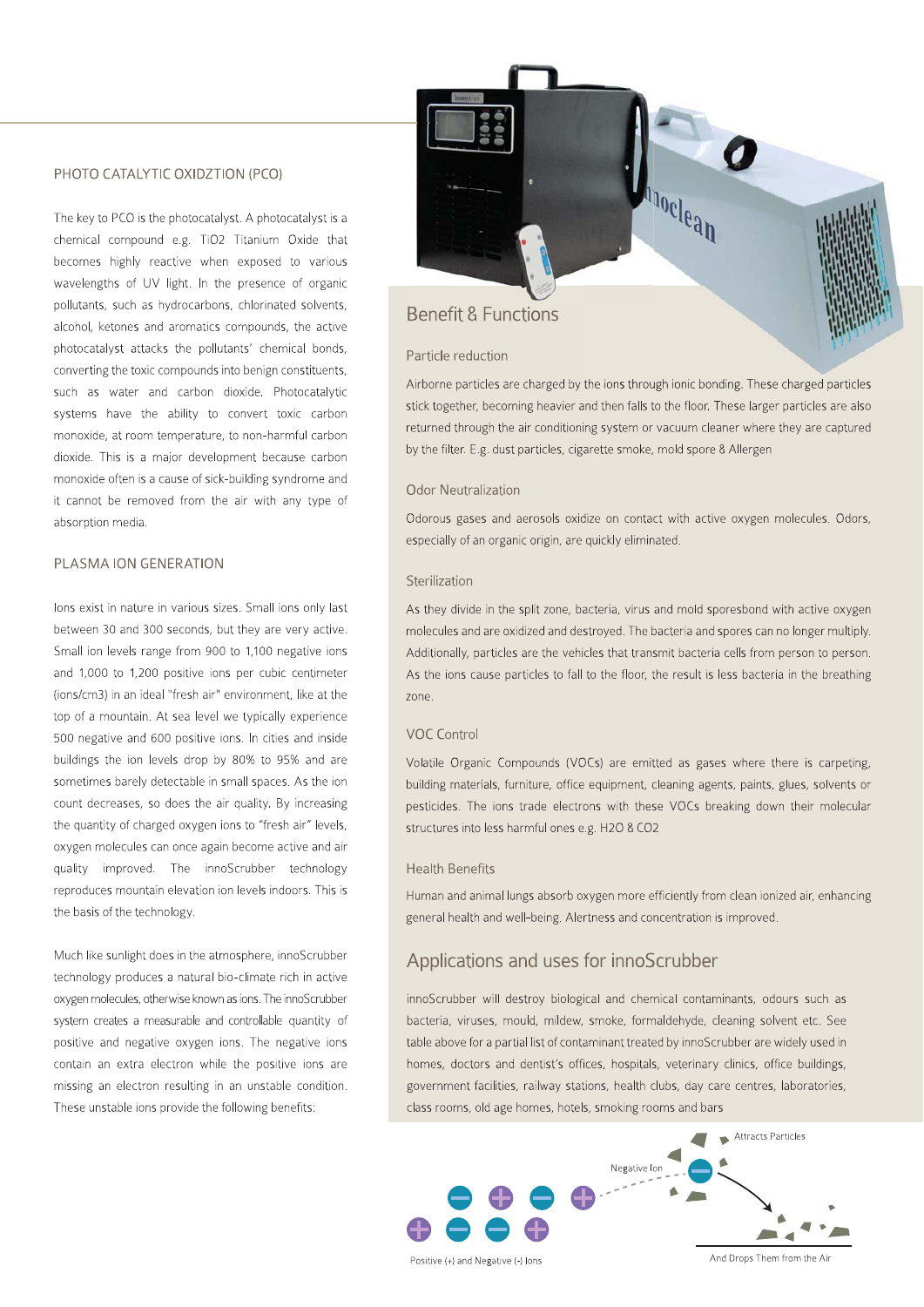# What contaminants can be destroy by innoScrubber?

Listed below are some of the common odours, chemical pollutants and biological contaminants that are destroyed by innoScrubber. We simply do not have room for a complete list.

| Acetone                  | Decaying Substances      | Lactic Acid                    | Rubber                  |
|--------------------------|--------------------------|--------------------------------|-------------------------|
| Alcoholic Beverages      | Deodorants               | Liquor Odours Masking          | Sewer Odours            |
| Animal Dander            | Diesel Fumes             | Agents                         | Smoke                   |
| Animal Odours            | <b>Embalming Odours</b>  | Methyl Alcohol                 | Spoiled Food            |
| Anaesthetics             | Ethyl Alcohol Eucalyptol | Mildew Mould                   | Tar                     |
| Asphalt Fumes            | <b>Exhaust Fumes</b>     | Nail Polish                    | <b>Tarnishing Gases</b> |
| Automobile Exhaust       | Fabric Finishes          | Naphtha (Coal tar)             | Tobacco Smoke           |
| Bacteria                 | Faecal Odours            | Naphtha (Petroleum)            | Turpentine Vapours      |
| Bathroom Odours          | Fertilizer               | Nicotine                       | Varnish Fumes           |
| Body Odours              | Film Processing Odours   | Noxious Gases Organic          | Vinegar                 |
| <b>Burned Flesh</b>      | Fish                     | <b>Chemicals Packing House</b> | <b>Viruses</b>          |
| <b>Burned Food</b>       | Formaldehyde             | Odours                         | Volatile Materialize    |
| <b>Charred Materials</b> | Fuel Gases               | Paint                          | Waste Products          |
| Cheese Smells            | Garlic                   | Paste & Glue                   | Xylene                  |
| Cigarette Smoke          | Hair Spray               | Perfumes, Cosmetics            |                         |
| Coal Smoke               | Incomplete Combustion    | Perspiration                   |                         |
| <b>Combustion Odours</b> | <b>Industrial Wastes</b> | Pet Odours                     |                         |
| Cooking Odours           | Kerosene                 | Plastics                       |                         |
| Creosote                 | Kitchen Smells           | Poultry Odours                 |                         |

# **SPECIFICATION**



# innoScrubber - iS1001

| Size:           | 520 x 180 x 140mm |
|-----------------|-------------------|
| Indication Lamp | Yes               |
| Weight:         | 3.8 <sub>kg</sub> |
| Material        | Metal             |
| UV Lamp         | $\mathcal{P}$     |
| Power Cord      | 3 meters          |
| PCO Filter      | Yes               |
| Lamp Life       | <25,000 hrs       |



Tel: 852-3421 0167 Fax: 852-3005 4302 E-mail: info@hkapc.org

# innoScrubber - iS1002

| Size:           | 320 x 260 x 180mm |
|-----------------|-------------------|
| Indication Lamp | Yes               |
| Weight:         | $4.5$ kg          |
| Material        | Metal             |
| $O3$ Plate      |                   |
| Power Cord      | 1.5 meters        |
| Remote          | Yes               |
| O' Plate Life   | $<$ 15,000 hrs    |

# www.hkapc.org